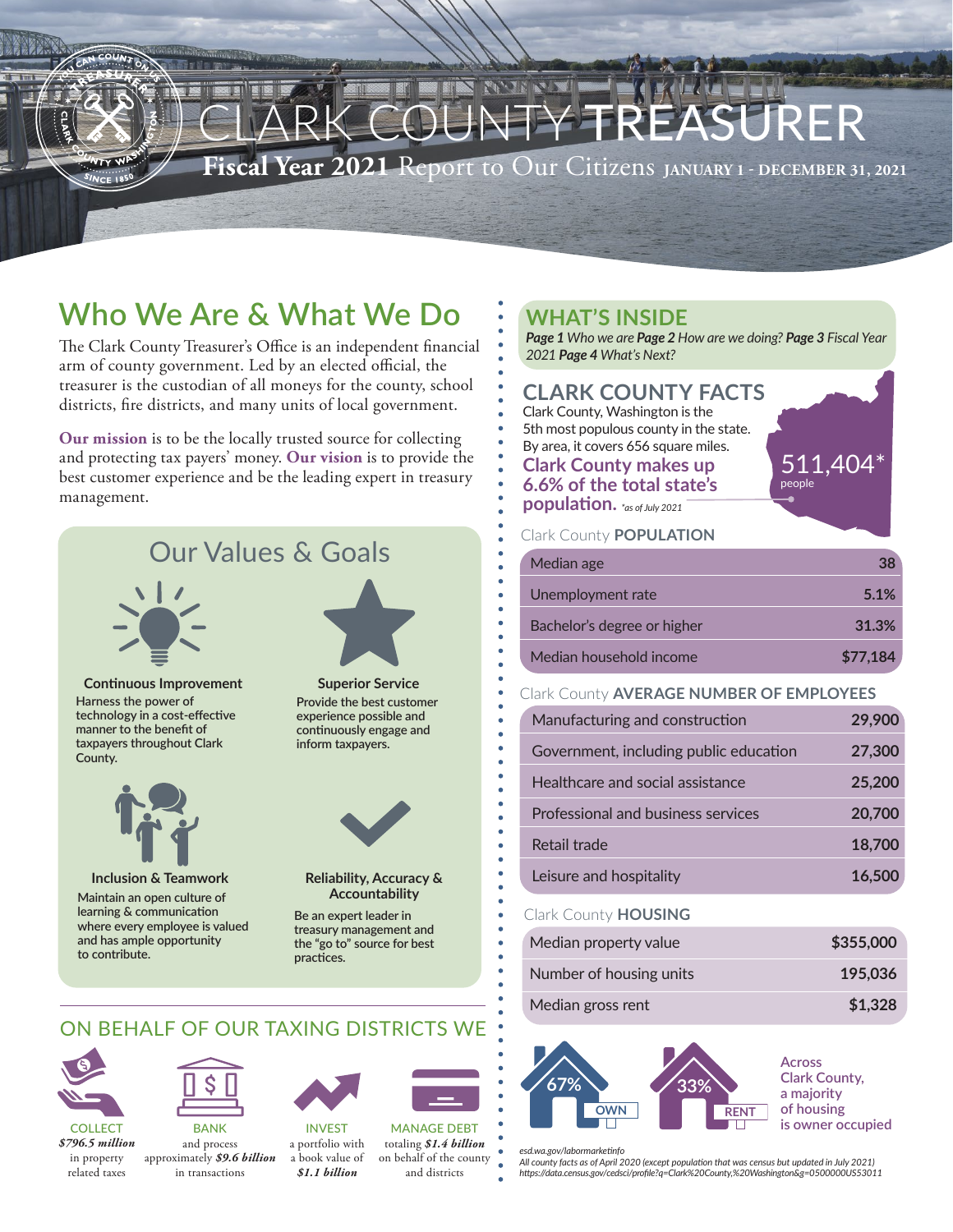# **How Are We Doing?** *A performance report on key objectives and services*

## **SUPERIOR SERVICE**

**Exceptional property tax collection rate** 9.14



**Online Appointment System**

Customer satisfaction with both ease-of-use and knowledge and professionalism of team

**Assisted 17,660 customer calls**



**Collaborated with district partners resulting in 34 new service agreements**



**real estate excise transactions**

## **INCLUSION & TEAMWORK**



## **RELIABILITY, ACCURACY & ACCOUNTABILITY**



98.8% **Payment accuracy** 

## **CONTINUOUS IMPROVEMENT**

**Streamlined** banking processes, resulting in savings and increased fraud controls



# NEW **TECHNOLOGY**

100's of check payments processed in a matter of minutes





# Expertly invested \$7.1 million

in additional earnings over the State Investment Pool



# **Clean annual audit report**

No findings and met all fiduciary responsibilities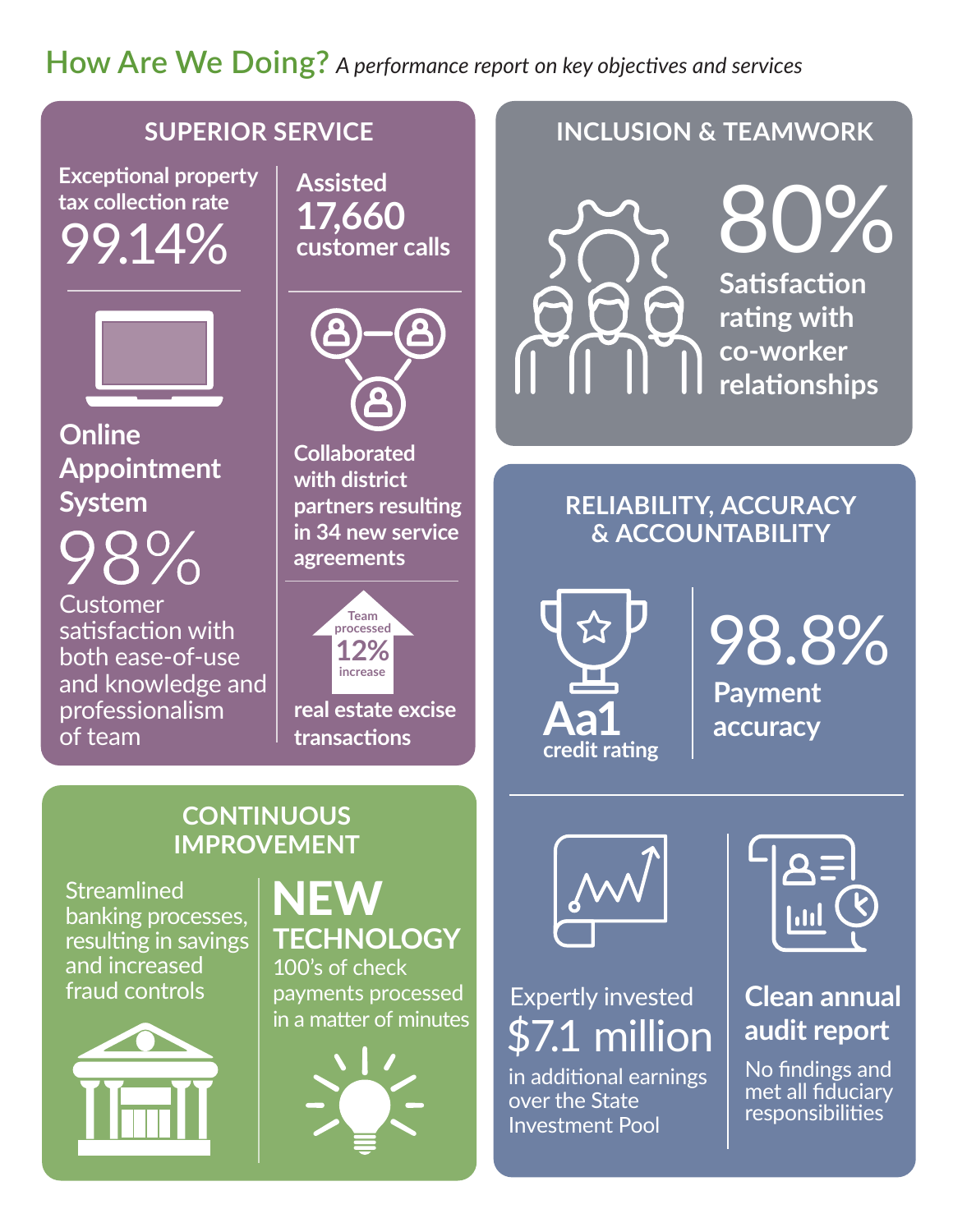| <b>Treasurer's Office</b>                         |                           |               |  |                           |               |                      |
|---------------------------------------------------|---------------------------|---------------|--|---------------------------|---------------|----------------------|
|                                                   |                           |               |  |                           |               |                      |
| <b>REVENUE</b>                                    |                           | 2021 Actuals  |  |                           | 2020 Actuals  | <b>FUND TYPE</b>     |
| <b>Excise tax processing</b>                      |                           | \$2,075,184   |  |                           | \$1,465,216   | <b>General Fund</b>  |
| Service fees                                      | \$320,083                 |               |  |                           | \$345,031     | <b>Cost Recovery</b> |
| Investment management fees                        | \$438,508                 |               |  |                           | \$379,623     | <b>Cost Recovery</b> |
| Delinquent account<br>reimbursement               | \$175,045                 |               |  |                           | \$64,026      | <b>Cost Recovery</b> |
| Property tax penalty<br>and interest              | \$3,899,189               |               |  |                           | \$2,543,663   | <b>General Fund</b>  |
| <b>Total</b>                                      | \$6,908,009               |               |  | \$4,797,559               |               |                      |
|                                                   |                           |               |  |                           |               |                      |
|                                                   |                           |               |  |                           |               |                      |
| <b>EXPENSES</b>                                   | 2021                      |               |  | 2020                      |               |                      |
|                                                   | <b>Budget</b>             | <b>Actual</b> |  | <b>Budget</b>             | <b>Actual</b> |                      |
| Salary & benefits                                 | \$2,348,183               | \$2,289,426   |  | \$2,191,906               | \$2,189,193   |                      |
| Technology                                        | \$80,114                  | \$90,145      |  | \$78,145                  | \$88,649      |                      |
| <b>Supplies</b>                                   | \$29,657                  | \$23,884      |  | \$29,657                  | \$25,079      |                      |
| <b>Services</b>                                   | \$733,703                 | \$553,877     |  | \$1,056,790               | \$473,138     |                      |
| Professional development                          | \$26,536                  | \$14,282      |  | \$27,989                  | \$14,977      |                      |
| <b>Total</b>                                      | \$3,218,193               | \$2,971,615   |  | \$3,384,487               | \$2,791,036   |                      |
|                                                   |                           |               |  |                           |               |                      |
| <b>Total Revenue</b>                              | $\frac{1}{2}$ \$6,908,009 |               |  | $\frac{1}{2}$ \$4,797,559 |               |                      |
| <b>Total Expenses</b>                             | \$2,971,615               |               |  | \$2,791,036               |               |                      |
| Net Income to<br><b>Clark County General Fund</b> | \$3,936,394               |               |  |                           | \$2,006,523   |                      |

## **Treasurer's Office 2019 - 2020 Budget to Actual Comparison**

|      | <b>FXPFNSFS</b> |               |  |  |
|------|-----------------|---------------|--|--|
|      | <b>BUDGET</b>   | <b>ACTUAL</b> |  |  |
| 2020 | \$3,384,487     | \$2.791.036   |  |  |
| 2019 | \$2,979.632     | \$2.925.679   |  |  |



## **Fiscal Accountability**

The data in this report encompasses the 2021 fiscal year. Our fiscal year matches the calendar year. All the data included reflects the actual revenue and expense amounts and is not an estimate. **The last independent audit by the Washington State Auditor was the fiscal year 2020, with no findings.**

# **Learn more about Clark County's budget:** [www.clark.wa.gov/budget](http://www.clark.wa.gov/budget)

Latest audit results: [www.clark.wa.gov/auditor/financial-reports](http://www.clark.wa.gov/auditor/financial-reports)